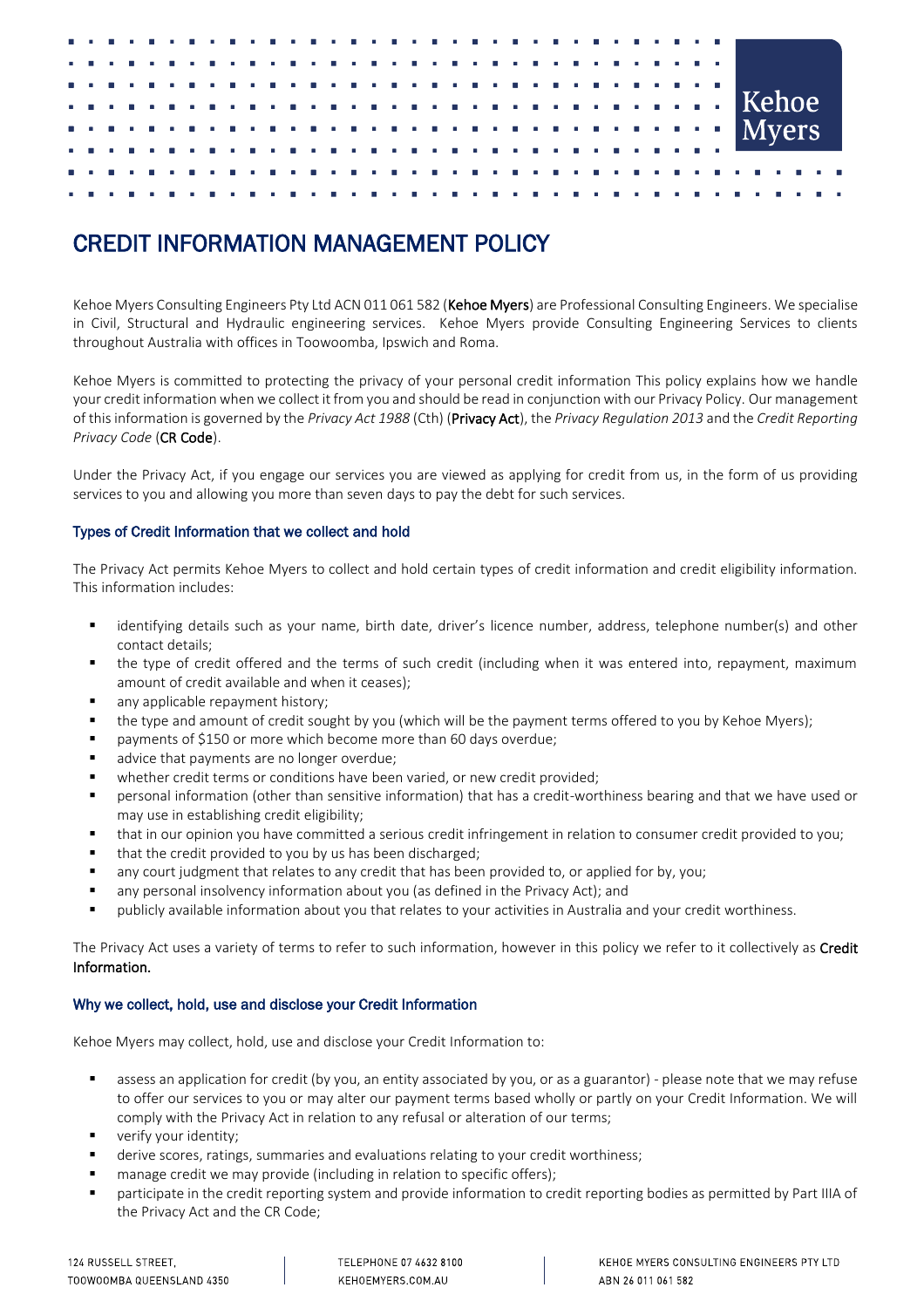- assist you to avoid defaulting on your credit-related obligations;
- a guarantor or someone you have indicated is a prospective guarantor;
- collect overdue payments, undertake enforcement activities and deal with serious credit infringements (including in relation to guarantors);
- exchange information with credit providers (as that term is defined in the Privacy Act) which is permitted under the Privacy Act, including default information;
- conduct fraud assessments;
- manage our relationship with you and our internal processes and procedures;
- deal with complaints;
- meet legal and regulatory requirements; and
- notify Kehoe Myer's successor and assigns, financiers and/or any assignees or any lender to an assignee of our interests in any amounts payable by you to us from time to time.

We note that some Credit Information may be used or disclosed under the Privacy Act for some of these purposes, or in specific circumstances only.

#### How Kehoe Myers obtains Credit Information

Kehoe Myers collects Credit Information in several ways, including:

- directly from you this can be collected by all forms of written communications, via our website or verbally asking you for that information over the telephone or in person;
- from a third party Other consultants to complete a part of the works you require for your project, another principal consultant, financial institution or government departments; and
- from our credit reporting bodies.

#### What kinds of information do we derive from credit reporting information?

From the credit reporting information disclosed to Kehoe Myers by a credit reporting body, we may derive certain information, such as a credit score calculated from credit reporting information or information regarding your reliability in repaying debts.

#### Data quality and security of Credit Information collected

Kehoe Myers will take reasonable steps to store Credit Information in a secure manner, protected by a combination of physical and technical measures. Credit Information that we store in hard copy is stored securely within our business premises. Credit Information that we store electronically is stored on our computer servers which are located within secure premises and on portable hard drives which are transported securely if they are taken outside of the business premises and stored in another secure location.

We will take all reasonable steps to protect the security of your Credit Information held by us. This includes appropriate technology to protect Credit Information stored electronically, as well as limiting the number of Kehoe Myers personnel who have access to information stored in hard copy format.

Despite our reasonable efforts, we cannot guarantee that the security of your Credit Information will not be breached, therefore, to the fullest extent permitted by law, we disclaim all liability any responsibility for any damage you may suffer due to any loss, unauthorised access, misuse or alteration of any Credit Information we collect.

### Transfer of Credit Information

Kehoe Myers outsources certain business functions to other organisations. Your Credit Information may, as required from time to time, be disclosed or transferred to other organisations to allow them to assist Kehoe Myers to provide you with services. Other entities that your personal information is usually disclosed to include:

- Other specialist consultants directly linked to your project
- Financial services
- Insurance Companies directly linked to your project
- **Auditors**
- Government, regulators, law enforcement authorities, organisations as required or authorised by law
- Credit reporting bodies